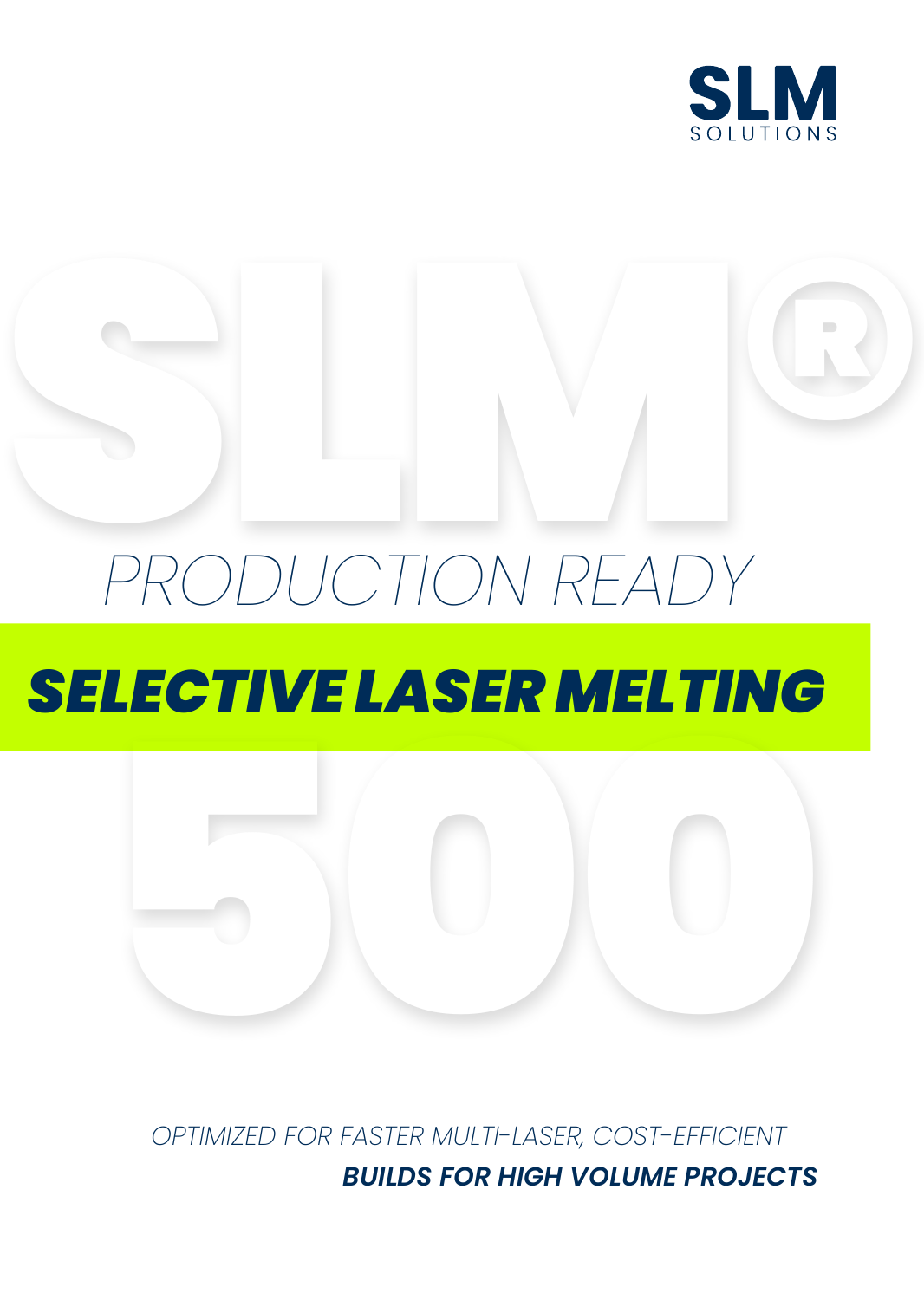### *MANUFACTURING INDUSTRIALIZATION METAL ADDITIVE*

#### **The highest, safest performance available in its class at a low investment**

The SLM®500 is built to ensure operator safety and lower overall operational costs. Material and operator are separated through a closed-loop powder handling strategy that includes an automated powder sieve and supply. Machine downtime is minimized through exchangeable build cylinders to maximize productivity and reduce cost per part. As the first quad-laser metal system on the market, the SLM®500 serves as the flagship machine for high volume metal additive manufacturing.

### **Patented multi-laser overlap strategy for consistent material quality**

As the innovation leader in the selective laser melting field, SLM Solutions focuses on both productivity increases and material characteristics. SLM® patents include a scan strategy to minimize soot interference with lasers and a laser overlap strategy for efficient processing. Testing proves comparable density and mechanical property results in overlap and single-laser scan areas. The exact laser overlap is altered layer by layer to avoid a visible seam or mechanical weak point in the finished component.

> *QUAD-LASER PRODUCTIVITY FROM THE MULTI-LASER TECHNOLOGY PIONEER*

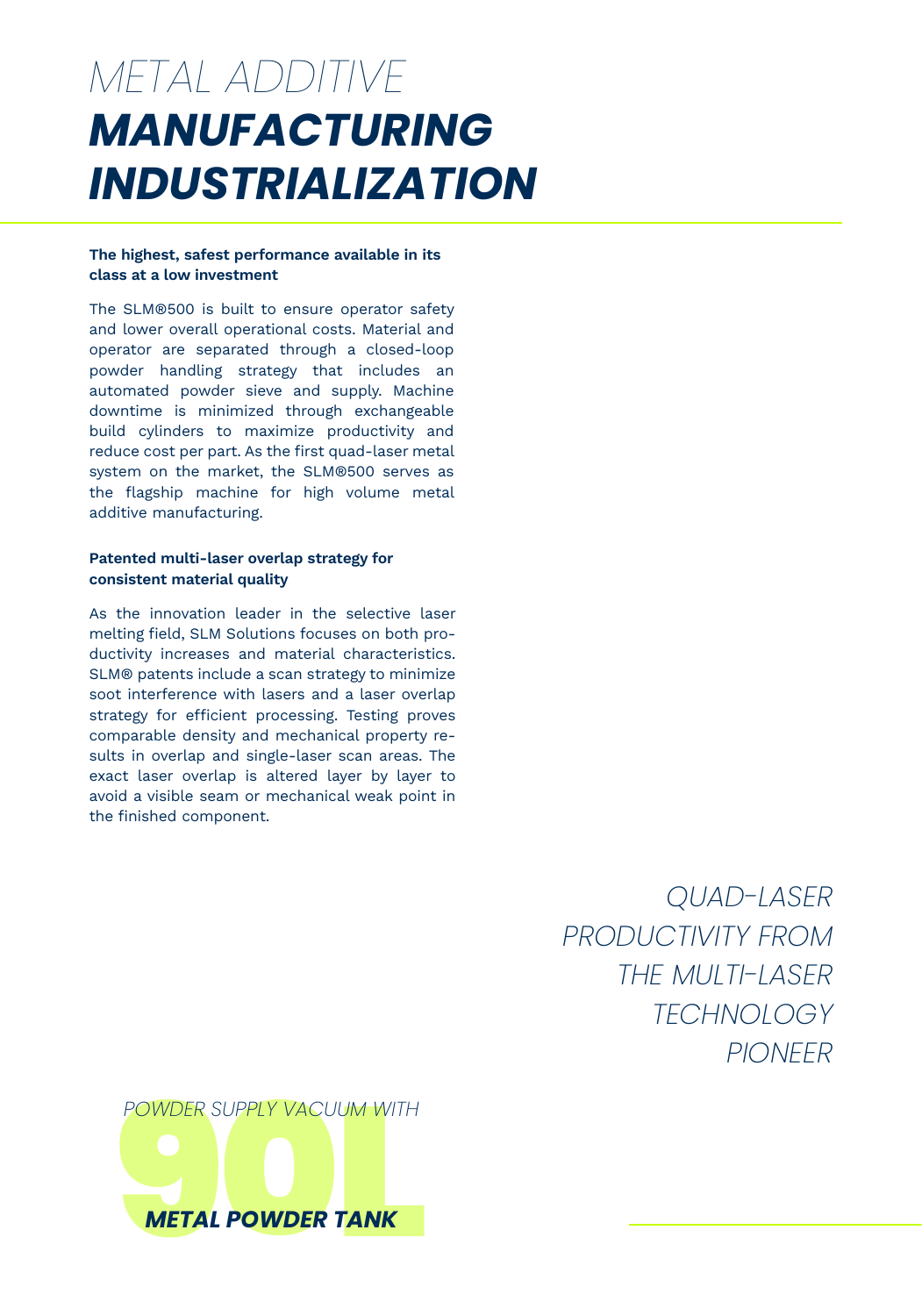# *EFFICIENT, RELIABLE REPEATABLE*



### **TECHNICAL SPECIFICATIONS**

Build Envelope (L x W x H)

3D Optics Configuration Real Build Rate Variable Layer Thickness Minimum Feature Size Beam Focus Diameter Maximum Scan Speed Average Inert Gas Consumption in Process Average Inert Gas Consumption in Purging E-Connection / Power Input Compressed Air Requirement Machine Dimensions (L x W x H)

500 x 280 x 365 mm reduced by substrate plate thickness Twin (2x 400W or 2x 700W) Quad (4x 400W or 4x 700W) IPG fiber laser up to 171 cm3/h\* 20 μm - 90 μm, more available on request 150 μm 80 - 115 μm 10 m/s 16 l/min (Argon) 250 l/min (Argon) 400 Volt 3NPE, 63 A, 50/60 Hz, 8 - 10 kW ISO 8573-1:2010 [1:4:1] 7 bar 6080 x 2530 x 2620 mm

\*depending on material and build part geometry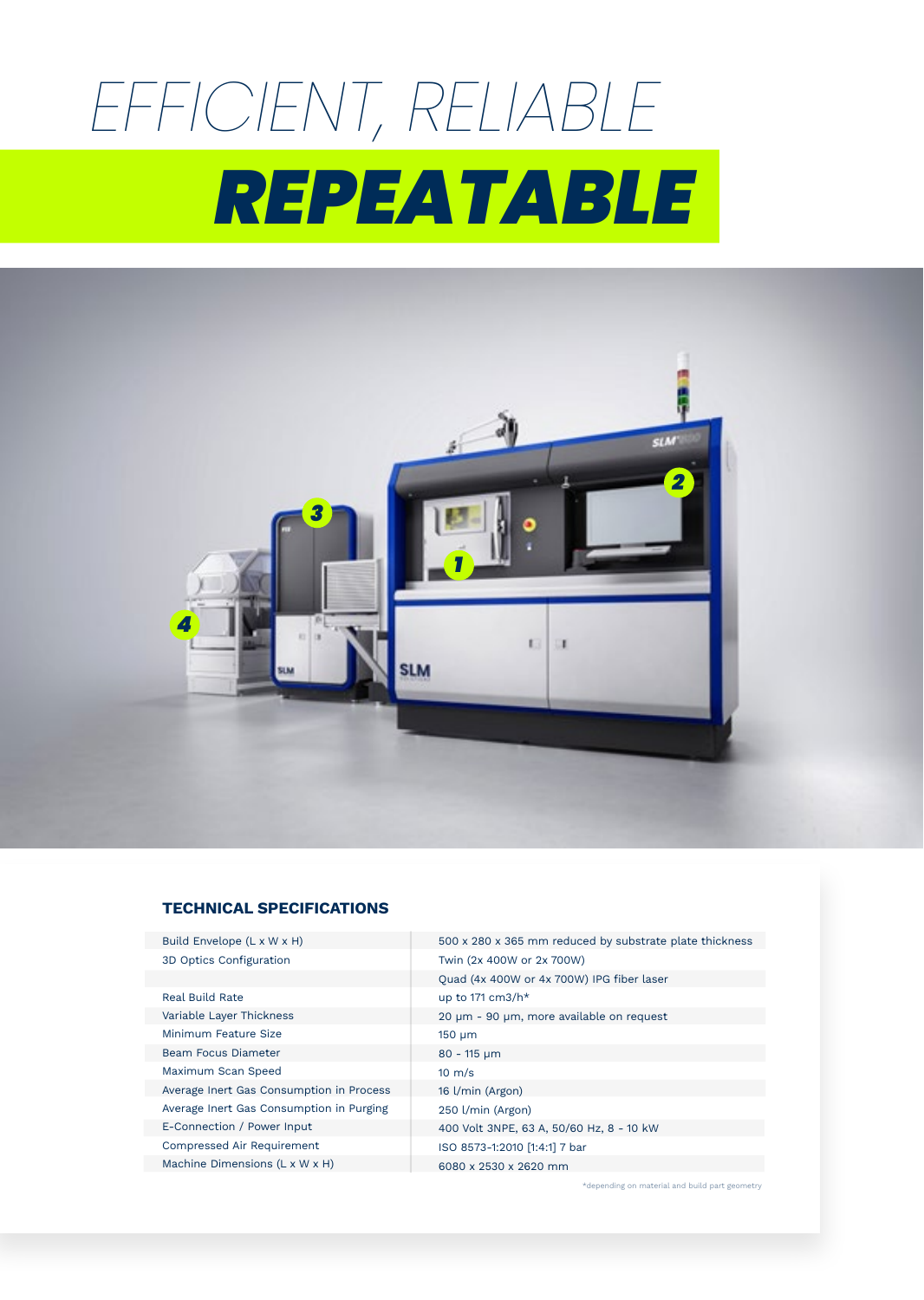### *POWERFUL AND COMPACT*



### **SLM®500 SELECTIVE LASER MELTING FOR SERIAL PRODUCTION SOLUTIONS**

The SLM®500 is optimized for top-quality components with a focus on both repeatability and machine uptime. Optimized gas flow through a patented sintered wall prevents soot disruption of the lasers to ensure consistent quality results.

Increased productivity is crucial for productionoriented machines, and the SLM®500 is available with two or four lasers operating independently or in parallel. With 400W and 700W lasers available, users have the choice of laser power matched to their material, with the option of increased power to build in thicker layers for further productivity gains.



### **PSV CLOSED-LOOP POWDER HANDLING INCREASES SAFETY AND MATERIAL QUALITY**

Paired with the Powder Supply Vacuum (PSV), the SLM®500 protects the operator from exposed powder and keeps material under an inert gas atmosphere throughout the powder-handling process.

The PSV features a 90l tank for pre-loading and storage of metal powder. The automatic system sieves material before transportation to the machine for the build process, collects overflow powder to be returned to the sieve during the build, and also connects to the PRS unpacking station for powder removal after completion of a build.



### **EFFICIENT, METHODICAL PARAMETER DEVELOPMENT SOFTWARE**

The permanent filter module traps process soot in a sintered plate filter that is purged with gas. The waste material is coated with an inhibitor and stored in a bin for dry disposal, while clean gas returns to the process chamber, stabilizing gas flow to ensure part quality throughout long builds without interruption.

The elimination of consumable filter cartridges increases afety while improving machine uptime and reducing costs. Operators no longer need to flood filters and waste management is simplified as controlled diffusion renders a standard dry material for disposal.



### **PART REMOVAL STATION FOR EFFICIENT UNPACKING AND DOWNTIME REDUCTION**

The Part Removal Station (PRS) reduces machine downtime by allowing one completed job to be unpacked while the next can begin on the machine. Build cylinders with completed jobs are transported out of the SLM®500 for cooling and powder removal in an inert atmosphere.

Integrated gloves offer full access to remove material without exposing operators to metal powder. A vacuum hose, located directly in the PRS chamber, feeds unused powder directly back to the PSV for sieving and use in the next production build.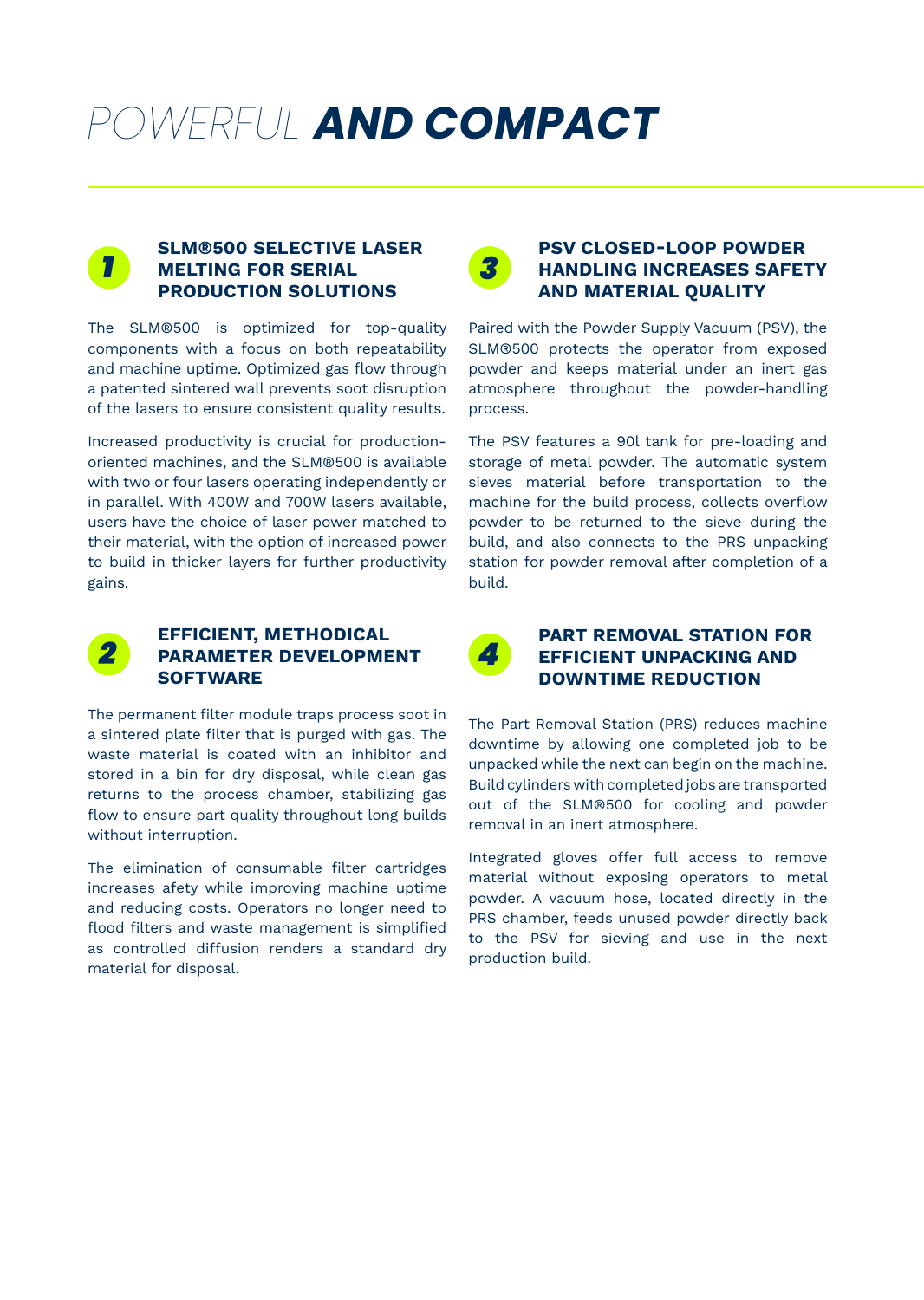### *INNOVATION BECOMES STANDARD*

### **QUALITY ASSURANCE OF THE SELECTIVE LASER MELTING PROCESS INNOVATION COMES STANDARD**

Comprehensive monitoring and quality assurance enable a high degree of process documentation and verification. Chamber temperature, oxygen, gas flow and other variables are constantly monitored and logged. This level of process control results in consistent, high quality builds.

### **LAYER CONTROL SYSTEM (LCS)**

Layer Control System (LCS) is a testing and documentation system that examines the performance of each powder layer by monitoring the powder bed and detecting possible coating irregularities.

#### **MELT POOL MONITORING (MPM)**

Melt Pool Monitoring (MPM) is an available onaxis tool for visualizing the melt pool in the SLM® process. Data from PM can be used as a resource for efficiently developing and evaluating the process parameters. In the production of safety-critical parts, the data collected serves as documentation for quality assurance.

### **LASER POWER MONITORING (LPM)**

Laser Power Monitoring (LPM) is an available onaxis monitoring system that continuously measures and documents target and actual emitted laser output throughout the production process.

SLM Solutions is known as the innovation leader in selective laser melting, being the first to introduce both twin- and quad-laser production systems. Features such as bi-directional powder recoating to reduce manufacturing time, open powder architecture allowing use material from any supplier and full process parameter access for custom development come standard on every selective laser melting machine.

### **QUALIFIED MATERIAL SOLUTIONS**

SLM Solutions offers expert know-how that drives unique specifications to assure mechanical properties through the combination of machine, parameters and powder audited for composition, quality and flowability. Our material experts are always collaborating with customers to develop and source new alloys optimized for selective laser melting.

### **CONSULTATIVE DEVELOPMENT AND EXPERT KNOWLEDGE-SHARING**

SLM Solutions' consulting, applications, training and service teams put customer success first to ensure their return on investment is maximized. Our experts works with customers every step of their additive journey, from application identification and development to factory layout and full serial production ramp-up.